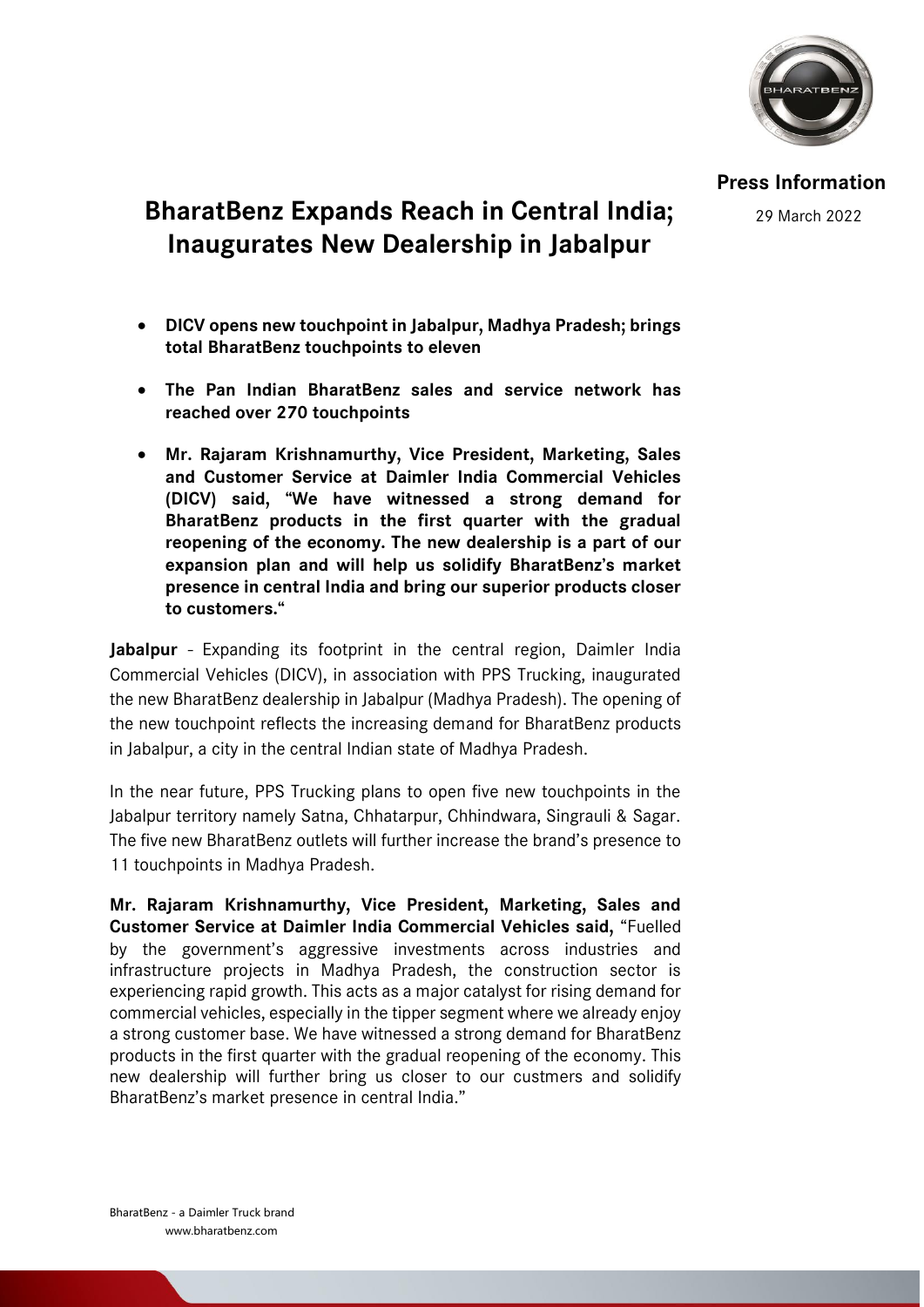

**Mr. Rajiv Sanghvi, Dealer Principal of PPS Trucking** said, "Since the beginning of our association with BharatBenz, we have seen the brand delivering best-in-class customer services and uniform customer experience through innovative and reliable products. Adding to our strong network in Odisha and now in Madhya Pradesh, the new BharatBenz dealership will provide comprehensive commercial vehicle solutions to vehicles plying in Jabalpur. Customers can be assured of the best sales advice and state-of-theart 'Proserv' aftersales support."

Spread over 50,000 sqft, the dealership features an avant-garde 3S facility (sales, service, spares), and is equipped with six mechanical bays and two accident bays with a capacity to serve approximately 2300 vehicles per annum. In order to ensure an immediate and hassle-free road assistance experience, the dealership will offer six MRVs (Mobile Reach Van) & nine twowheelers to attend the breakdown in the territory. It also employs highly skilled and trained manpower to understand the diverse needs of the customers and deliver quality consultation service and solutions.

With this new dealership opening, the Pan Indian BharatBenz sales and service network has reached 277 touchpoints. BharatBenz dealerships are located on leading national and state highways, providing ease and flexibility to every type of customer. On the national highways of the Golden quadrilateral North-South & East-West Corridors, the average distance between two BharatBenz touchpoints varies between 140 and 180 kms. BharatBenz's reach to customers on these highways is within 2.5 hours.

## **About the BharatBenz Sales & Service network in Maharashtra**

In Maharashtra BharatBenz now has 26 network touchpoints, including dealerships in [Chakan, Pune]. The dealerships provide complete sales, service & exchange support for the entire range of BharatBenz trucks and buses. They come equipped with high productivity tools, advanced guided diagnostics, and mobile service vans. The dealerships will provide a host of value-added services such as cashless zero-depreciation insurance, full maintenance contracts, extended warranty, 24x7 roadside assistance, vehicle tracking systems, and driver training.

## **About Daimler India Commercial Vehicles**

Daimler India Commercial Vehicles (DICV), a wholly-owned subsidiary of Daimler Truck AG, Germany, and operating under the umbrella of Daimler Trucks Asia, is a full-fledged commercial vehicle player in India with a brand dedicated to its home market: BharatBenz. DICV produces and sells trucks from 10 to 55 tons, as well as BharatBenz buses, Mercedes-Benz coaches,